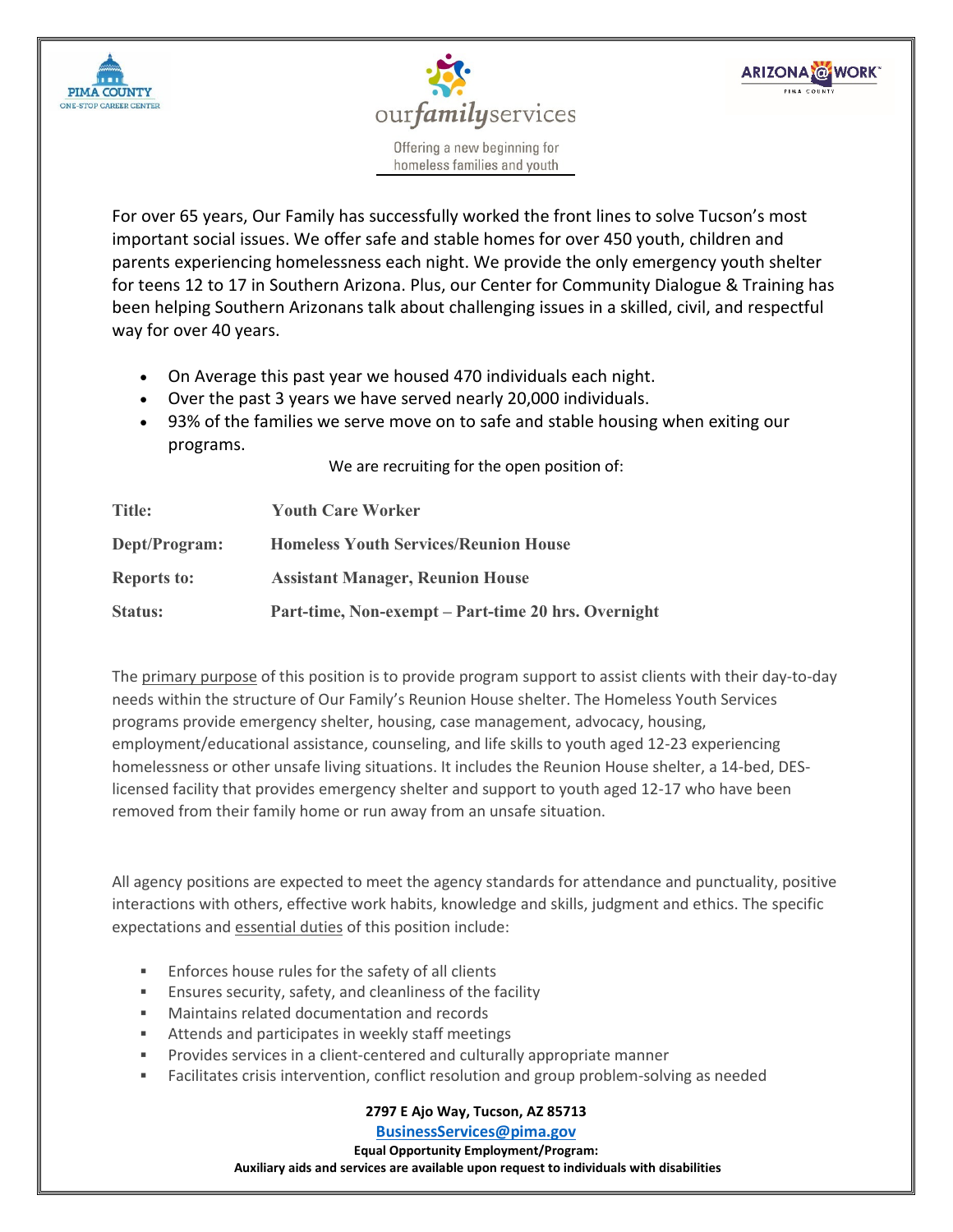- Effectively links clients with appropriate community resources and advocate for client needs
- Is available to clients at all hours required by program or contracts, including on-call or after hours coverage as required
- Participates in actively soliciting feedback from program participants through distributing satisfaction surveys or other approved means
- Works cooperatively with members of a larger treatment or service coordination team, either internally within the agency or externally in the larger community
- Ensures aftercare planning is conducted with clients, whenever appropriate
- Responsible for tracking and monitoring child and adult care food program
- Other duties as assigned

## Scheduling flexibility:

The Reunion House is open 24/7/365. Staff must be flexible to meet the varied scheduling needs of the shelter, though we strive to maintain regular schedules as much as possible. Evenings, weekend and holiday work may be necessary to fulfill the duties of the position. Some flexibility in scheduling is available to meet employee needs, as long as agency and department needs are still being adequately addressed.

# **Shift is Sunday and Monday 9:00 p.m. to 7:00 a.m.**

## Compensation:

Salary for this position starts from a base of \$15.00/hr. Individual salaries are based on the number of years of relevant education and experience a candidate has beyond the minimum required for the position. Additional compensation may also be offered based on relevant licensure or certification. All staff who successfully passes a language test showing substantial bilingual ability in Spanish will receive a differential equivalent to \$.75/hr.

## Qualifications:

- High School diploma or GED required, plus one (1) year experience in working with children OR one-year post-high school education in a program leading to a degree in the field of child welfare or human services.
- **Eligible to receive and maintain state fingerprint clearance**
- **COVID 19 vaccination required**
- **PRN/On Call positions must commit to work 8 hours per month**
- **Eligible to receive and maintain food handler certification**
- Must pass pre-employment drug test screening and periodically drug test screening at least once a year
- **Minimum 21 years of age.**
- Reliable and dependable in reporting for shifts
- **Strong communication and people skills**

## **2797 E Ajo Way, Tucson, AZ 85713**

**[BusinessServices@pima.gov](mailto:BusinessServices@pima.gov) Equal Opportunity Employment/Program: Auxiliary aids and services are available upon request to individuals with disabilities**